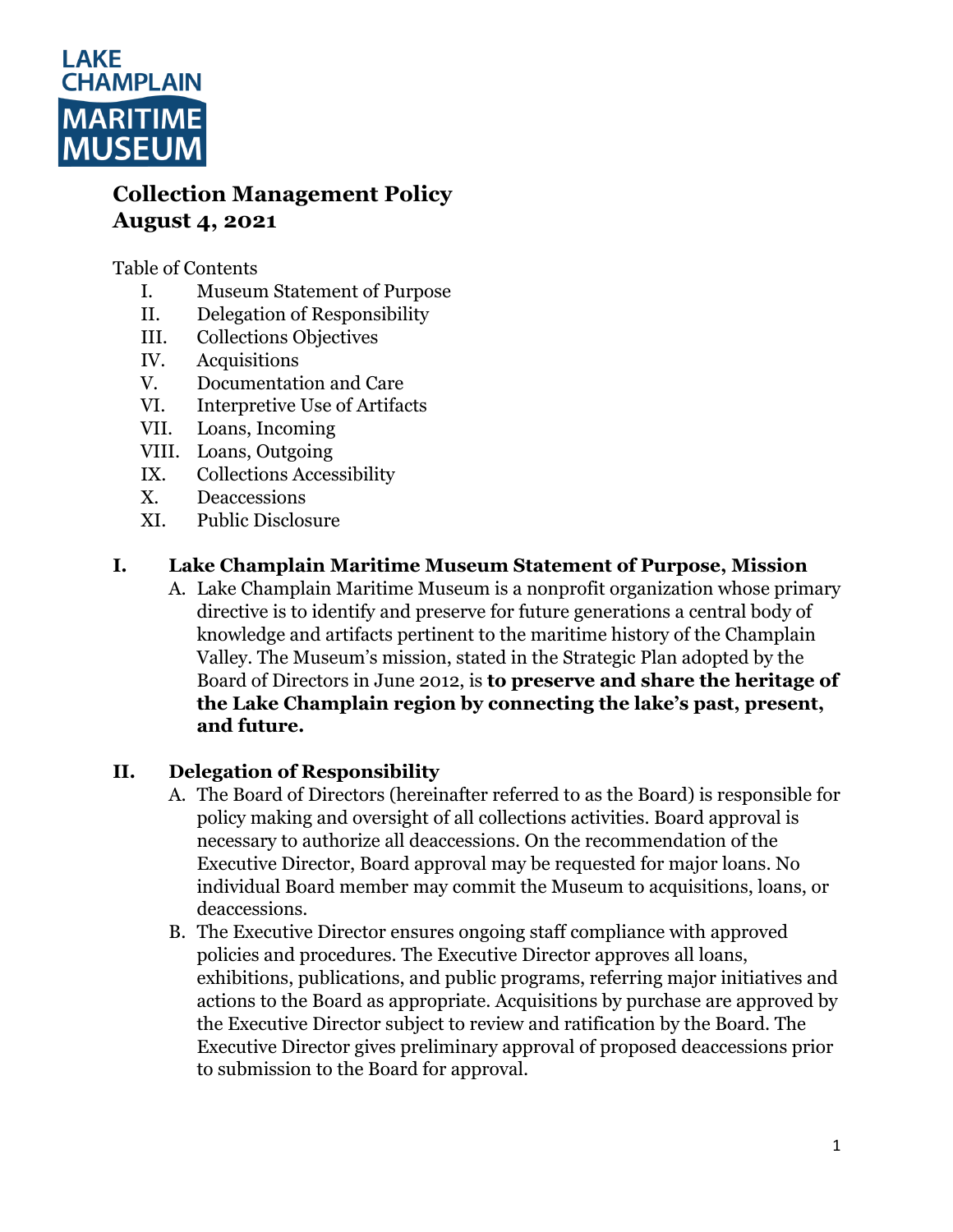C. The Department of Research and Archaeology is responsible for the day-today planning and implementation of collection management activities by the Museum staff, under the supervision of the Executive Director. The Department of Research and Archaeology develops recommendations for acquisitions, procedures, and long-range plans for collection management, and brings them to the Executive Director for review and approval. The staff updates the Collection Management Plan and brings those changes to the Board for review and approval.

#### **III. Collections Objectives**

- A. The Museum's collection documents the maritime history and maritime archaeology of the Champlain Valley. Of special interest are artifacts and images related to the region's Native American inhabitants, shipwrecks, and military, commercial, and recreational eras, and to the stewardship of the lake's natural and cultural resources.
- B. The Museum serves as a repository for artifacts associated with the region's underwater cultural resources for the states of New York and Vermont, the United States Navy, and other authorities. The Museum applies the same policies and procedures in caring for collections on deposit as for its own collections, as well as conforms to any additional care requirements imposed by these authorities.
- C. The Museum may also acquire, create, or construct items for use and/or consumption in interpretive programs, research, or activities related to its mission. Items used for interpretive programs or mission-related activities shall be separate from the permanent collection, will not be accessioned, and no deaccession action shall be required when disposing of them should staff deem that their usefulness to the Museum has ended (see VI. Interpretive Use of Artifacts, Section A.). The Museum shall inform the donor at the time of acquisition of its intent to use the item in this fashion. Replica and working watercraft fall under these guidelines.
- D. The Museum's Research and Archaeology Department, along with all the Museum staff and Board, are committed to increasing diversity, equity, and inclusion in all its work, and will continually strive to make the Museum's collections better representative of the people of the Champlain Valley historically and today.

### **IV. Acquisitions**

A. The Museum shall acquire materials for the permanent collection through donation, purchase, or exchange with other cultural institutions; in extraordinary circumstances, items may be acquired through exchange with an individual, with prior approval of the Board. The Collections Manager shall ascertain that acceptable conditions of acquisition have been met and shall present acquisitions annually to the Executive Director and the Board for approval and ratification as described in IIA and IIB above. Purchases for the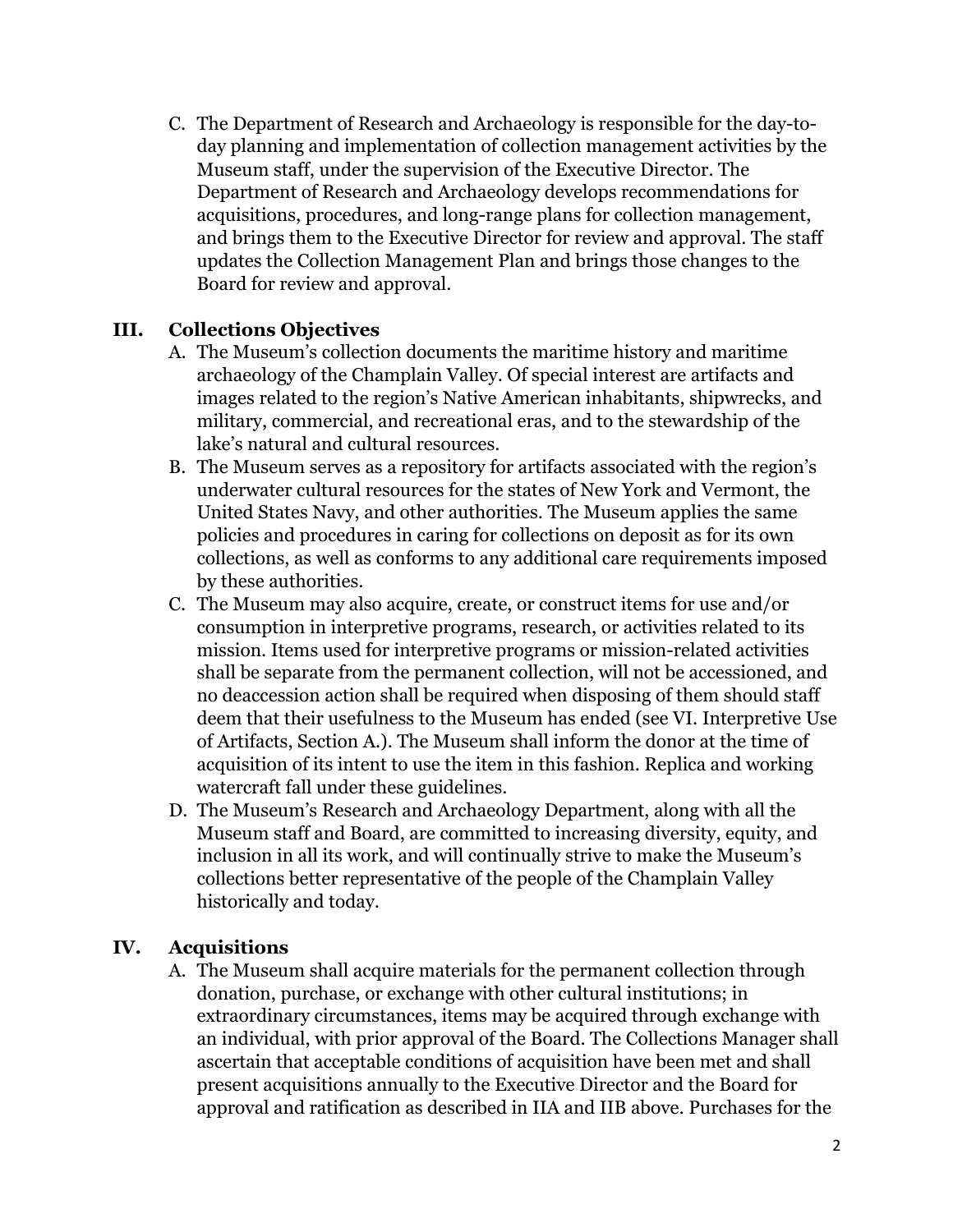permanent collection costing above \$1,000 require prior approval by the Board.

- B. The Museum subscribes to a policy of selective acquisition. Artifacts acquired by the Museum for the permanent collection shall meet the following conditions:
	- i. Acquisitions must reflect the Museum's mission and Collections **Objectives**
	- ii. The donor must have clear title and must sign a deed of gift transferring title to the Museum
	- iii. The donor must transfer full copyright to the Museum or disclose any copyright limitations at the time of the acquisition
	- iv. The Museum must possess the resources for proper management and preservation of the acquisition, which meet the National Park Service's standards 36 CFR Part 68
	- v. Materials in repository collections must be stored in accordance with 36 CFR Part 79 for the curation of federally owned and administered archaeological collections
	- vi. Acquisitions must meet the ongoing requirements of the Museum's exhibitions, study and research, collection development, interpretive emphasis, and/or programming needs
- C. The Museum should attempt to obtain title without restrictions as to use, exhibitions, or future disposition for all items acquired for the permanent collection. In extraordinary circumstances, if a restricted acquisition is in the Museum's best long-term interest, a restricted acquisition can be made with the prior approval of the Board. Negotiations with potential donors shall be performed in an unbiased, truthful, and objective fashion, making clear all provisions of acquisition and potential future disposition of proffered objects.
- D. A signed Deed of Gift describing the acquisition shall accompany all gifts or exchanges and shall go into the Museum's permanent accession files. A receipt or bill of sale shall be kept in the accession file for objects acquired by purchase. A permanent system of records relating to the legal and documentary aspects of acquisitions shall be maintained and administered by the Museum.
- E. Museum staff shall not provide formal artifact authentication or render an opinion concerning the monetary value of artifacts.
- F. Museum Board members and staff who engage in personal collecting must avoid conflicts of interest. Such conflicts can be avoided by full and open disclosure, by advance consultation in the event of a contemplated course of action which might give rise to the appearance of a conflict of interest, and by recognition of the fiduciary duty owed to the Museum by Board members and employees. See the Museum's full Conflict of Interest policy for more information. Heirlooms, bequests, personal gifts, and collections acquired before entering into Board membership or employment by the Museum shall be exempt from this policy.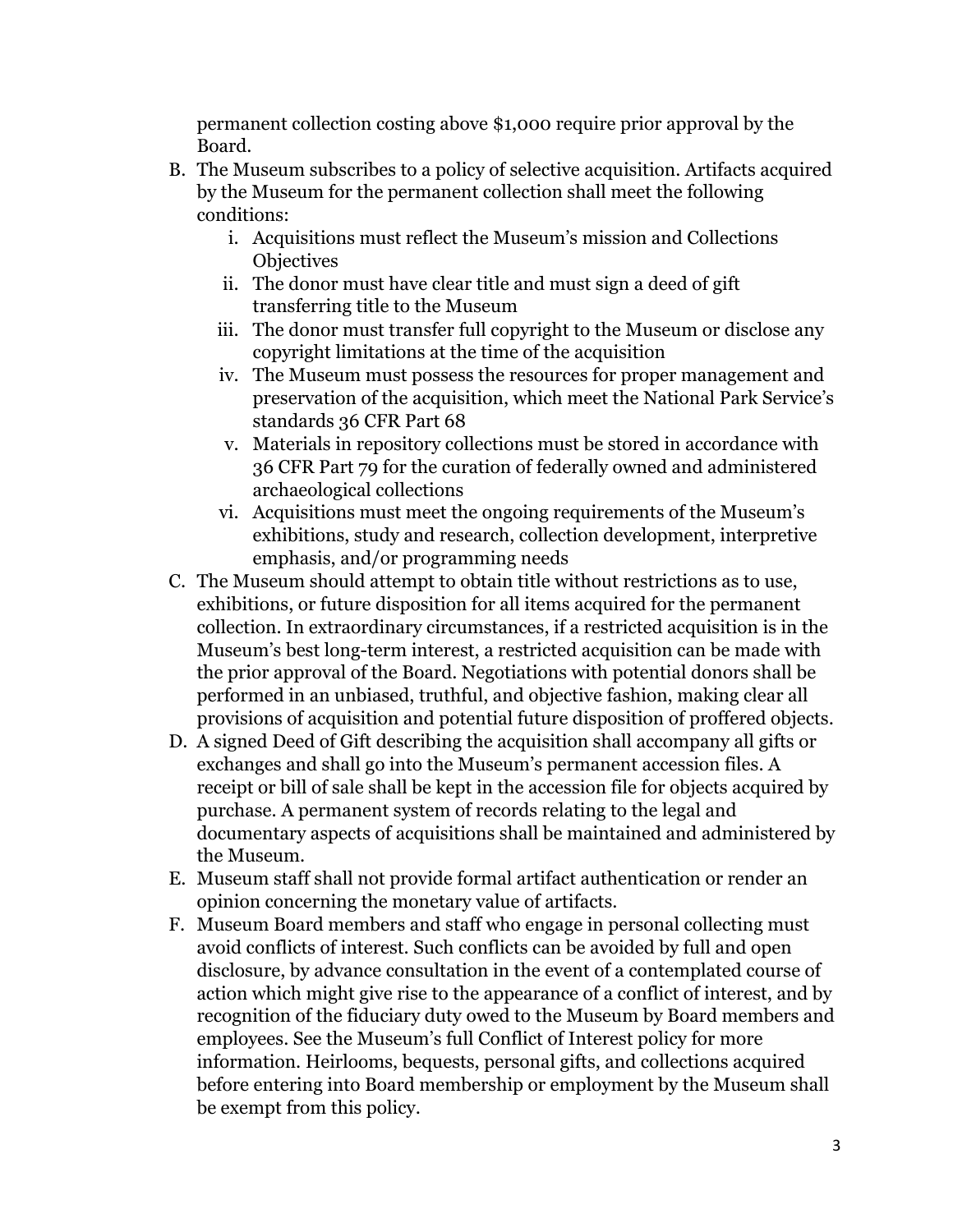#### **V. Documentation, Preservation, and Care of Collections**

- A. Acquisitions added to the permanent collection shall be promptly accessioned upon receipt and acceptance under a system approved by the Executive Director. The Collections Manager shall produce an accounting of acquisitions for review by the Board annually.
- B. The Museum shall adhere to established professional standards for documentation, storage, protection, preservation, and conservation of objects in the permanent collection and in the care of the Museum. These standards are reflected in the Museum's Collection Management protocols which guide the activities of the Research and Archaeology Department in their care of these materials.
- C. This Collection Management Policy was developed in accordance with the guidance in Vermont Statutes Title 27 Chapter 12, Museum Property, and all Collection Management activities will be carried out in alignment with this statute.
- D. The monetary value of items in the permanent collection shall not be recorded on the Museum's balance sheet, in accordance with the Financial Accounting Standards Board's March 2019 Accounting Standards Update, *Not-for-Profit Entities (Topic 958): Updating the Definition of Collections,* which include the following requirements: They are held for public exhibition, education, or research in furtherance of public service rather than financial gain; They are protected, kept unencumbered, cared for, and preserved; and They are subject to an organizational policy that requires the use of proceeds from items that are sold to be for the acquisition of new collection items, the direct care of existing collection, or both.

### **VI. Interpretive Use of Artifacts**

- A. Determination regarding physical use of the permanent collection (e.g., exhibitions, interpretive demonstrations, outgoing loans, and hands-on activities) shall be made by the Collections Manager and approved by the Director of Research and Archaeology. Because of the varying nature of artifacts, each case will be addressed on its own merits. Decisions shall be guided by the following criteria:
	- i. The preservation of the collections as the primary concern
	- ii. The artifact's value to the permanent collection, including the educational value of the artifact
	- iii. The duplication of the artifact in the permanent collection
	- iv. The condition of the artifact
	- v. The nature and value of the potential use
	- vi. The intention of the donor

#### **VII. Loans, Incoming**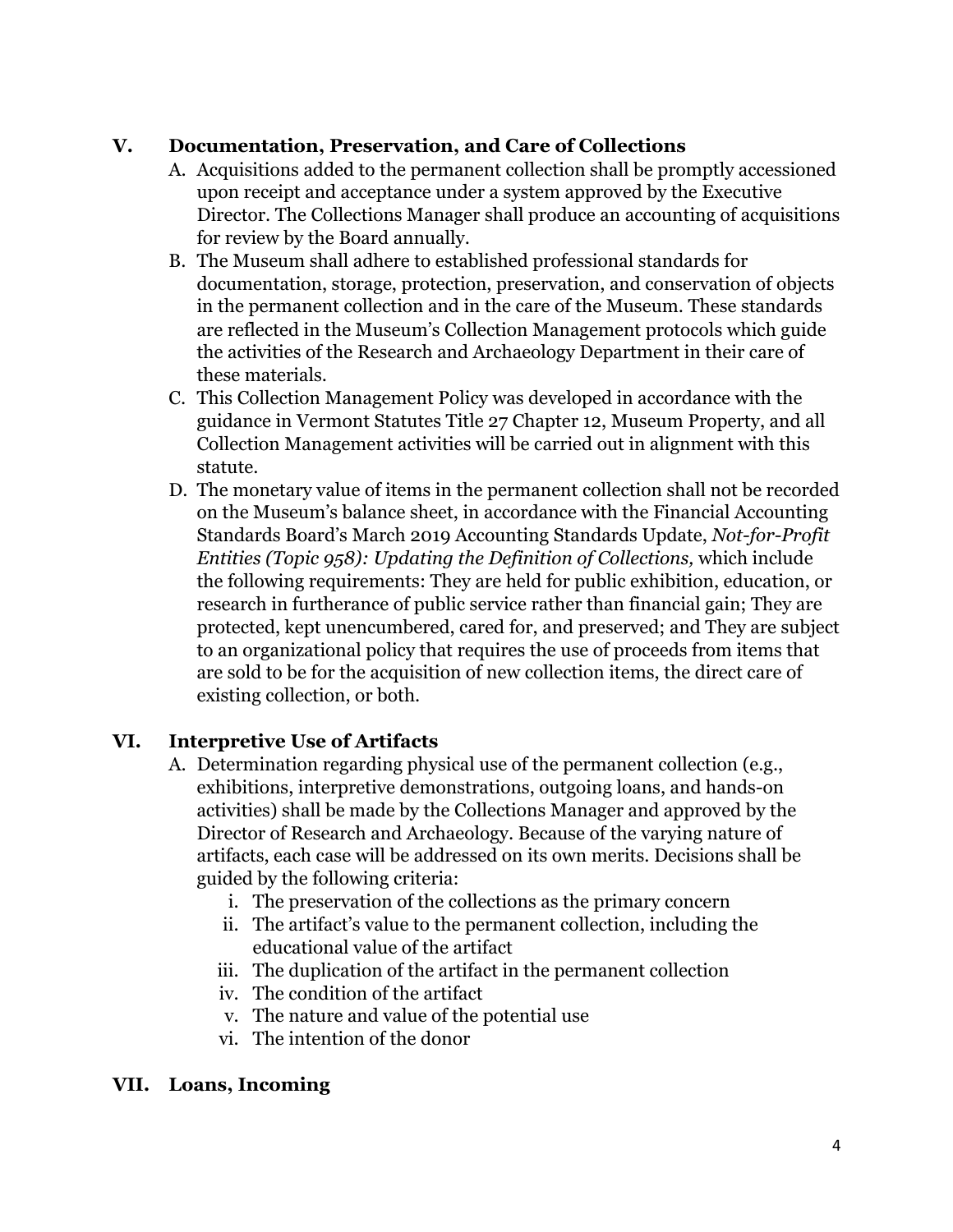A. Incoming loans shall be accepted from individuals or institutions for the purposes of education, exhibition, or research for a term not to exceed two years and can be renewed as needed for successive two-year terms. Loans are accepted on approval of the Director of Research and Archaeology and, when appropriate for major loans, the Executive Director or the Board. The Museum cannot normally store and maintain materials belonging to others that are not required for exhibition or research. The Museum shall provide lending institutions with a certificate of insurance and add items to its insurance schedule prior to receiving any loans, provided however that the foregoing requirement shall be for the protection of the Museum only and any lender desiring to confirm that such coverage exists shall bear sole responsibility for establishing to their satisfaction the sufficiency of any such coverage and further shall waive, release, defend and indemnify, and hold the Museum harmless from any claims beyond those covered by such insurance. A permanent record will be maintained documenting all incoming loan transactions.

#### **VIII. Loans, Outgoing**

- A. The Museum may lend artifacts to museums, educational, and other institutions for exhibits, education, and research purposes where such loans are in the Museum's best interests and further the Museum's mission and goals. Loans of Museum objects are not made to private individuals. Loans are made on approval of the Director of Research and Archaeology and, when appropriate for major loans, the Executive Director or the Board.
- B. Approval of loan requests is governed by the following criteria:
	- i. Security and conservation measures must satisfy Museum requirements
	- ii. Loans are subject to the availability of Museum staffing, scheduling, and workload
	- iii. Loan agreements shall be made for no longer than one year
	- iv. Loan renewals are made on approval of the Director of Research and Archaeology and, when appropriate for major loans, the Executive Director or the Board
	- v. Loan requests may be denied if the requested articles are of such rarity, value, significance, fragility, or are so important to the Museum that the loan would not be in the best interests of the Museum
- C. Loans of major objects, loans which remove important objects from a Museum exhibition and other loans at the discretion of the Director of Research and Archaeology shall be referred to the Executive Director or the Board as appropriate. The Executive Director may approve these loan requests or refer them to the Board for final approval.
- D. A permanent record will be maintained documenting all outgoing loan transactions.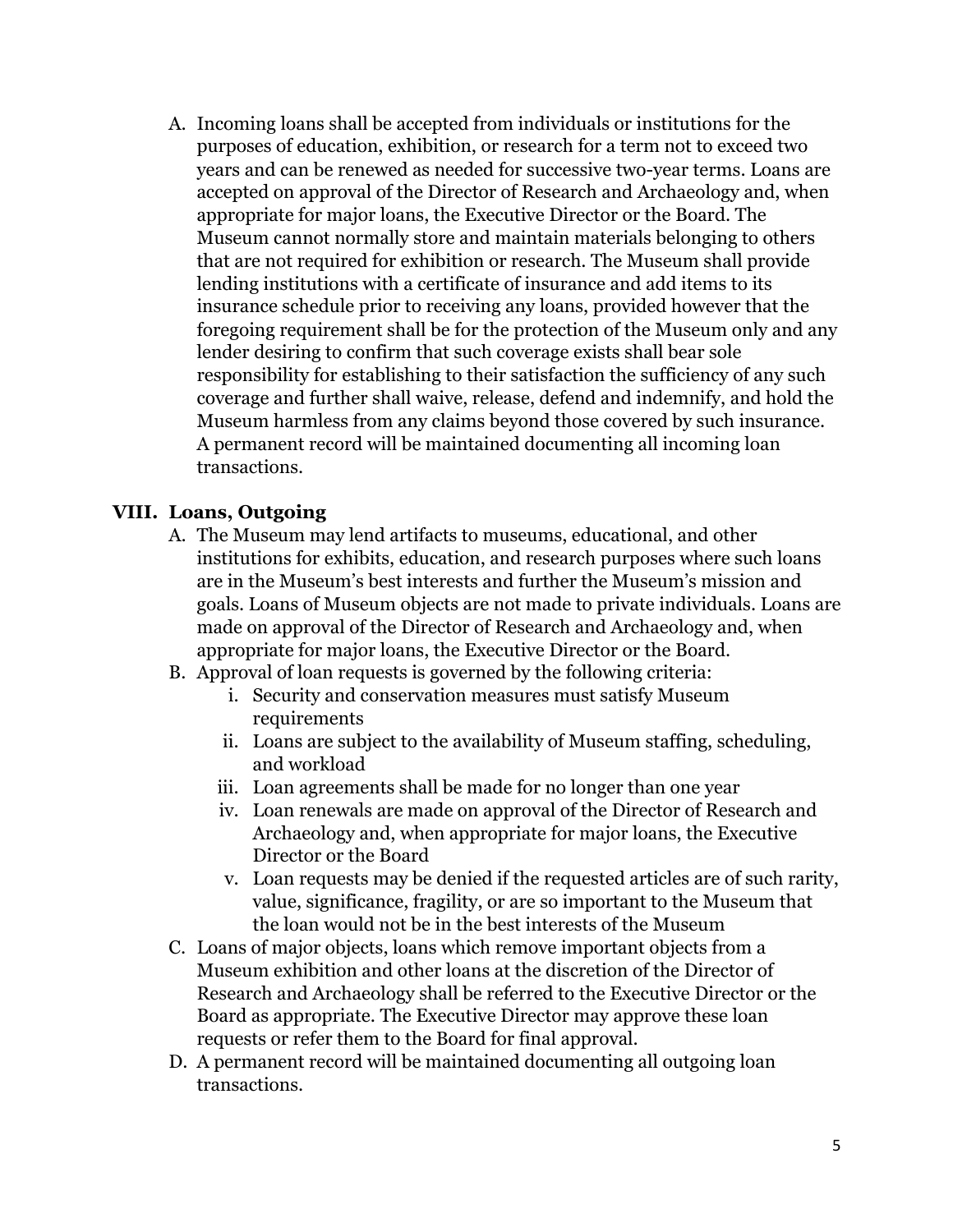### **IX. Collections Accessibility**

- A. All permanent Museum collections and related records shall be made available for legitimate study, research, inquiry, and examination by responsible parties. The Museum may assess a fee for research services in cases when staff conducts a significant amount of research on behalf of a client.
- B. Requests for special access to collections storage and records shall be made in advance and approved by the Collections Manager subject to the requesting party satisfactorily submitting a request in writing. The Museum shall maintain a permanent record of all collections access requests and record actual examination of artifacts and documents relative to such requests.
- C. Access to collections and records may be limited by staff availability, conservation considerations, fragility of collections, nature of the examination, and exhibition requirements.
- D. Certain types of information, such as donor personal information, donorstipulated closed files, or donor-requested anonymity may be restricted or denied for security or privacy reasons. In such cases, the person requesting access shall be informed of the research for restriction or denial of access.
- E. Access and use of the Museum's permanent collection and records shall be credited appropriately in all publications, exhibits, and other presentations. Photography for publications or for commercial purposes will be allowed only with prior written permission. Photography for personal use is permitted except where prohibited to protect the collection.
- F. No commercial or promotional use of collection objects or works of art, or of the information or images resulting from their examination, shall be allowed unless specified approval in writing is granted by the Collections Manager.
- G. All persons requesting access to the Museum's permanent collection will be supervised by a Museum staff member at all times unless specific approval to the contrary is granted by the Director of Research and Archaeology within established Museum security policy and procedures governing authorized access.
- H. Access to collections on loan or on deposit shall be governed by the same policies as the permanent collection unless provisions to the contrary have been made by the lender and agreed to by the Director of Research and Archaeology.

## **X. Deaccessions**

- A. To effectively manage and maintain appropriate collections, the Museum may find it necessary to transfer ownership or to discard inappropriate and/or duplicate, extraneous artifacts. Artifacts are defined as deaccessioned when they are removed permanently from the Museum's permanent collection with a legal transfer of ownership or documentation of dismissal.
- B. Any artifact(s) proposed for deaccessioning must meet at least one of the following criteria: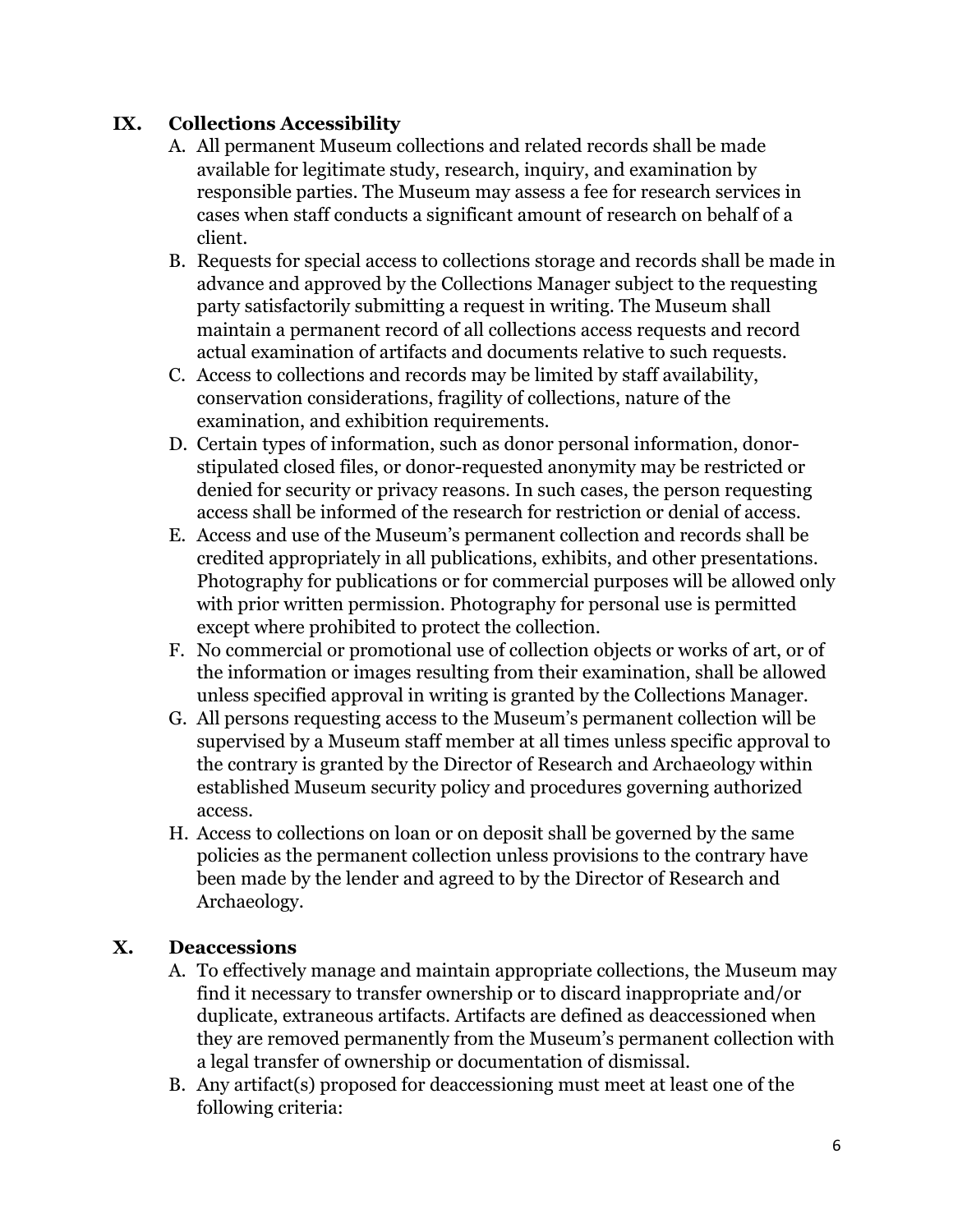- i. The artifact is no longer relevant and useful to the mission, goals, and activities of the Museum
- ii. The artifact is duplicated in the permanent collection and the similar artifact is of superior quality and/or provenance
- iii. The Museum can no longer maintain and preserve the artifact
- iv. The artifact has deteriorated beyond usefulness, cannot be repaired or exhibited, and is not suitable for educational purposes
- C. All prospective deaccessions and methods of disposition shall be recommended by the Executive Directors and approved by the Board. Methods of disposition will be selected to reflect the best interests of the Museum, and may be as follows:
	- i. An attempt may be made to return the artifact(s) to the original donor
	- ii. Artifacts may be transferred to other educational institutions through gift, in exchange for other artifacts, or purchase by that institution
	- iii. Artifacts may be sold at public auction
	- iv. Artifacts of no interpretive or monetary value to the Museum or other institutions may be physically destroyed
- D. Proceeds from the sale of deaccessioned artifacts will be deposited in a Collections Fund to be used for the acquisition of artifacts for the permanent collection, maintenance of objects in the existing permanent collection, or maintenance of the buildings and/or exhibits in which they are housed. Decisions around use of proceeds from the sale of deaccessioned artifacts shall be made in accordance with the current standards and guidelines of the Museum profession.
- E. A permanent record of all deaccessioned artifacts will be maintained, to include:
	- i. Accession number and description of the artifact deaccessioned
	- ii. Verification of ownership by the Museum
	- iii. Signature of authorizing Board representative and date of Board approval for deaccessioning
	- iv. Date and nature of the disposition
- F. There shall be no sale or transfer of ownership of deaccessioned objects to any member of the Museum staff, Board, or their representatives
- G. No donated objects shall be deaccessioned for any reason for three years after the date of its acquisition (see US Tax Reform Act of 1984 and IRS Regulations)
- H. Loaned objects may be declared abandoned property and deaccessioned if desired upon advice of legal counsel and approval of the Board in accordance with Vermont Statutes Title 27, Chapter 12, Museum Property.

### **XI. Public Disclosure**

A. This Collection Management Policy shall be publicly available via the Museum website.